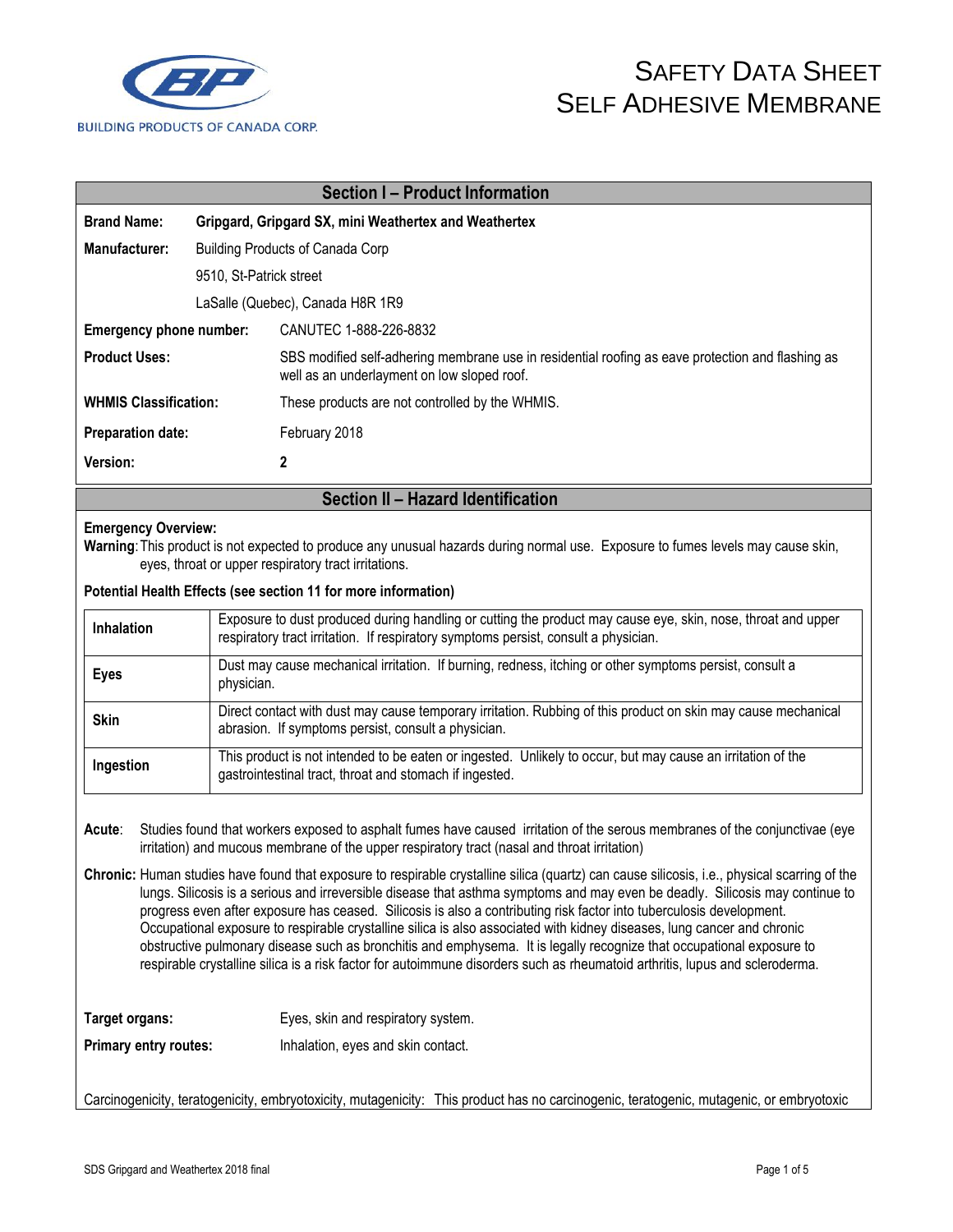

|                           |                         | known effects. However, it contains traces of crystalline silica in the sand<br>and the limestone. |                               |            |
|---------------------------|-------------------------|----------------------------------------------------------------------------------------------------|-------------------------------|------------|
| Component                 | <b>IARC</b>             | <b>NTP</b>                                                                                         | <b>ACGIH</b>                  | CAL-65     |
| Felt***                   | Not Listed              | Not Listed                                                                                         | Not Listed                    | Listed     |
| Bitumen                   | Not Listed              | Not Listed                                                                                         | Not Listed                    | Not Listed |
| Oxidized Asphalt fumes    | Not Listed              | Not Listed                                                                                         | Not Listed                    | Not Listed |
| Polymer                   | Not Listed              | Not Listed                                                                                         | Not Listed                    | Not Listed |
| Limestone                 | Non Listé               | Non Listé                                                                                          | Non Listé                     | Non Listé  |
| Sand                      | Not Listed              | Not Listed                                                                                         | Not Listed                    | Not Listed |
| Crystaline sand (quartz)  | Carcinogenic to humans  | Carcinogenic to humans                                                                             | Carcinogenic to humans        | Cancer     |
| Asphalt fumes (8052-42-4) | Carcinogenic to animals | Not Listed                                                                                         | Suspected Human<br>Carcinogen | Not Listed |

Felt is made of fiberglass. However, bitumen traps fibers into the product, thus, there is no risk associated (inhalable and Biopersistent).

### **Section III – Composition,/ Information on ingredients**

| Component                 | CAS No.    | EC No.    | Weight %   |
|---------------------------|------------|-----------|------------|
| Fiberglass (armature)     | 65997-17-3 | 266-046-0 | 3 to 5     |
| <b>Bitumen</b>            | 8052-42-4  | 232-490-9 | 40 to 60   |
| Polymer                   | Mixture    | Mixture   | 5 to 10    |
| Limestone                 | 1317-65-3  | 232-679-6 | 15 to 20   |
| Sand                      | 7631-86-9  | 262-373-8 | 0 to 10    |
| Crystalline Sand (quartz) | 14808-60-7 | 266-043-4 | ${}_{0.1}$ |

Some components declared herein are considered hazardous components as per WHMIS, OSHA and 29 CFR 1910.1200 legislations.. But being bonded with bitumen, the risk is very minute.

As per OSHA and WHMIS the above product is considered a consumable item and do not require a MSDS or a SDS. However we want to disclose as much as possible information relating to health and safety, to ensure that the product is handled and used properly. This SDS contains valuable information for safe handling and proper use of the product. This SDS should be retained and available for employees and other users.

### **Section IV – First aid measures**

**Inhalation:** In case of inhalation of gas or vapor, remove person to fresh air. If breathing is difficult or ceases, administer oxygen. If symptoms persist, consult a physician. This will only happen upon combustion.

**Skin contact:** Wash skin with soap and water. If irritation persists, consult a physician.

**Eye contact:** Flush eyes with water for 15 to 20 minutes. If irritation persists, consult a physician.

**Ingestion:** This product is not intended to be eaten. Ingestion is unlikely to occur. If ingestion occurs, consult a physician.

**Medical conditions which may be aggravated**: Pre-existing respiratory and lung diseases such as bronchitis, emphysema or asthma. Pre-existing skin conditions such as rashes and dermatitis.

**Notes to the physician:** This product is a mechanical irritant, acute exposure is not expected to produce any chronic health effect. Treatment should be aimed at alleviating symptoms.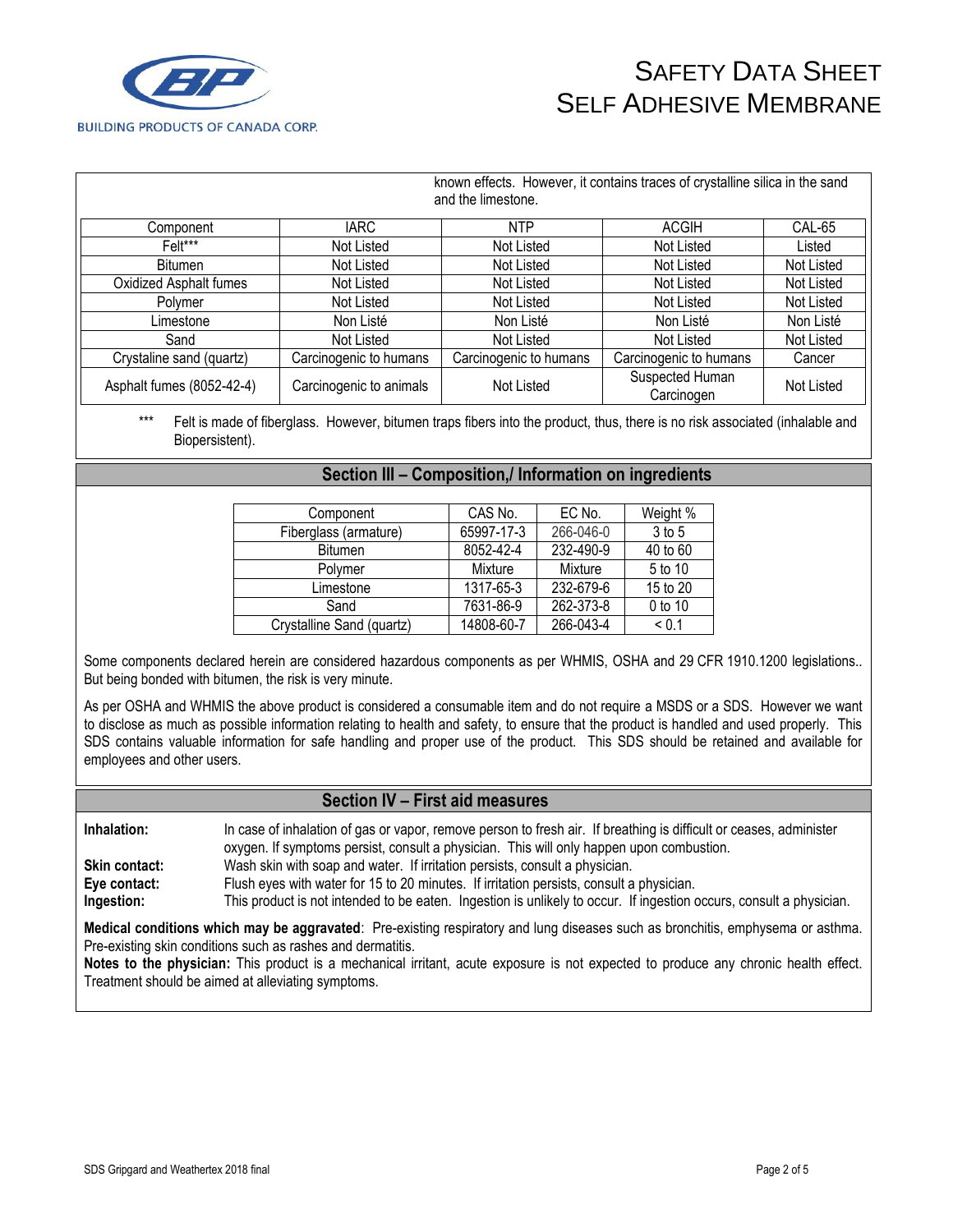

| <b>Section V - Fire Fighting measures</b>            |                                                                                                   |           |                            |                                                                                                            |
|------------------------------------------------------|---------------------------------------------------------------------------------------------------|-----------|----------------------------|------------------------------------------------------------------------------------------------------------|
| Flash Point:                                         | $>200^{\circ}$ C                                                                                  |           |                            |                                                                                                            |
| Auto-Inflammation Temperature:                       | $>400^{\circ}$ C                                                                                  |           |                            |                                                                                                            |
| Flammable Limits in air:                             | Upper Flammable Limit (UFL):                                                                      | No object |                            |                                                                                                            |
|                                                      | Lower Flammable Limit (LFL):                                                                      | No object |                            |                                                                                                            |
| Flammability Classification:                         | Not Applicable                                                                                    |           |                            |                                                                                                            |
| Rate of Burning                                      | Not Applicable                                                                                    |           |                            |                                                                                                            |
| Specific Dangers                                     | None                                                                                              |           |                            |                                                                                                            |
| Combustion products:                                 | Fire gives off normal combustion products.                                                        |           |                            |                                                                                                            |
| Fire Fighting Agents:                                | fire.                                                                                             |           |                            | Use dry powder, foam and water spray or appropriate extinguishing media for surrounding materials on       |
| Fire Fighting Procedures:                            | Wear self-contained breathing apparatus and full protective clothing (see section 8).             |           |                            |                                                                                                            |
|                                                      |                                                                                                   |           |                            |                                                                                                            |
|                                                      | Section VI - Accidental release measures                                                          |           |                            |                                                                                                            |
| Containment:                                         | No special measure.                                                                               |           |                            |                                                                                                            |
| Clean-up:                                            | No special measure.                                                                               |           |                            |                                                                                                            |
| Disposal:                                            |                                                                                                   |           |                            | The finished product is an asphalt-based solid. Follow all local, municipal, provincial, state and federal |
|                                                      |                                                                                                   |           |                            | regulations. To remove, use standard means approved for disposal. Dispose in a landfill or use any         |
|                                                      | other method prescribed by regulation.                                                            |           |                            |                                                                                                            |
|                                                      | Section VII - Handling and storage                                                                |           |                            |                                                                                                            |
| Handling:                                            | Under normal condition this product represents no specific risks. Provide appropriate exhaust     |           |                            |                                                                                                            |
|                                                      | ventilation at machinery and at places where dust can be generated. Use personal protective       |           |                            |                                                                                                            |
|                                                      |                                                                                                   |           |                            | equipment as required (see section 8). Avoid frequent or prolonged inhalation of dust and fumes.           |
|                                                      | Wear the appropriate respiratory protection against dust in poorly ventilated areas and if TLV is |           |                            |                                                                                                            |
|                                                      | exceeded (see Sections 2 and 8). Use good safety and industrial hygiene practices.                |           |                            |                                                                                                            |
| Storage:                                             |                                                                                                   |           |                            | Store flat, in a dry, well ventilated place and away from sources of excessive heat. Product should be     |
|                                                      | protected from the weather and direct sunlight.                                                   |           |                            |                                                                                                            |
| Section VIII - Exposure controls/personal protection |                                                                                                   |           |                            |                                                                                                            |
|                                                      | Component                                                                                         | Weight    | $TLV$ (mg/m <sup>3</sup> ) | PEL $(mg/m3)$                                                                                              |

| Component                 | Weight   | $TLV$ (mg/m <sup>3</sup> )                                 | PEL $(mg/m3)$                                                    |
|---------------------------|----------|------------------------------------------------------------|------------------------------------------------------------------|
| Fiberglass                | $3$ to 5 | 1 fiber/cc                                                 | $5 \text{ mg/m}^3 - \text{resp}$<br>15 mg/m <sup>3</sup> – total |
| <b>Bitumen</b>            | 40 to 60 | Not Listed                                                 | Not Listed                                                       |
| Polymer                   | 5 to 10  | Not Listed                                                 | Not Listed                                                       |
| Limestone                 | 15 to 20 | 5 mg/m <sup>3</sup> – resp<br>15 mg/m <sup>3</sup> – total | 5 mg/m <sup>3</sup> – resp<br>15 mg/m <sup>3</sup> – total       |
| Sand                      | 0 to 10  | 5 mg/m <sup>3</sup> – resp<br>15 mg/m <sup>3</sup> – total | Not Listed                                                       |
| Crystalline Sand (quartz) | < 0.1    | 0.025 mg/m <sup>3</sup> – resp                             | 10 mg/m <sup>3</sup> – total                                     |

**ENGINEERING CONTROLS:** Provide sufficient ventilation, i.e., enough to control airborne dust levels. Use ventilation to keep dust concentrations below permissible exposure limits. If cutting or trimming with power tools, dust collectors and local ventilation should be used. Avoid unnecessary exposure to dust and handle with care. Keep work area clean of dust by using an industrial vacuum cleaner with high efficiency filter or wetting down area with water. Never use compressed air and avoid dry sweeping.

If engineering controls are not possible, use safety glasses, gloves and dust respirator mask. Wear a NIOSH/MSHA approved respirator with cartridges in poorly ventilated areas or if TLV is exceeded.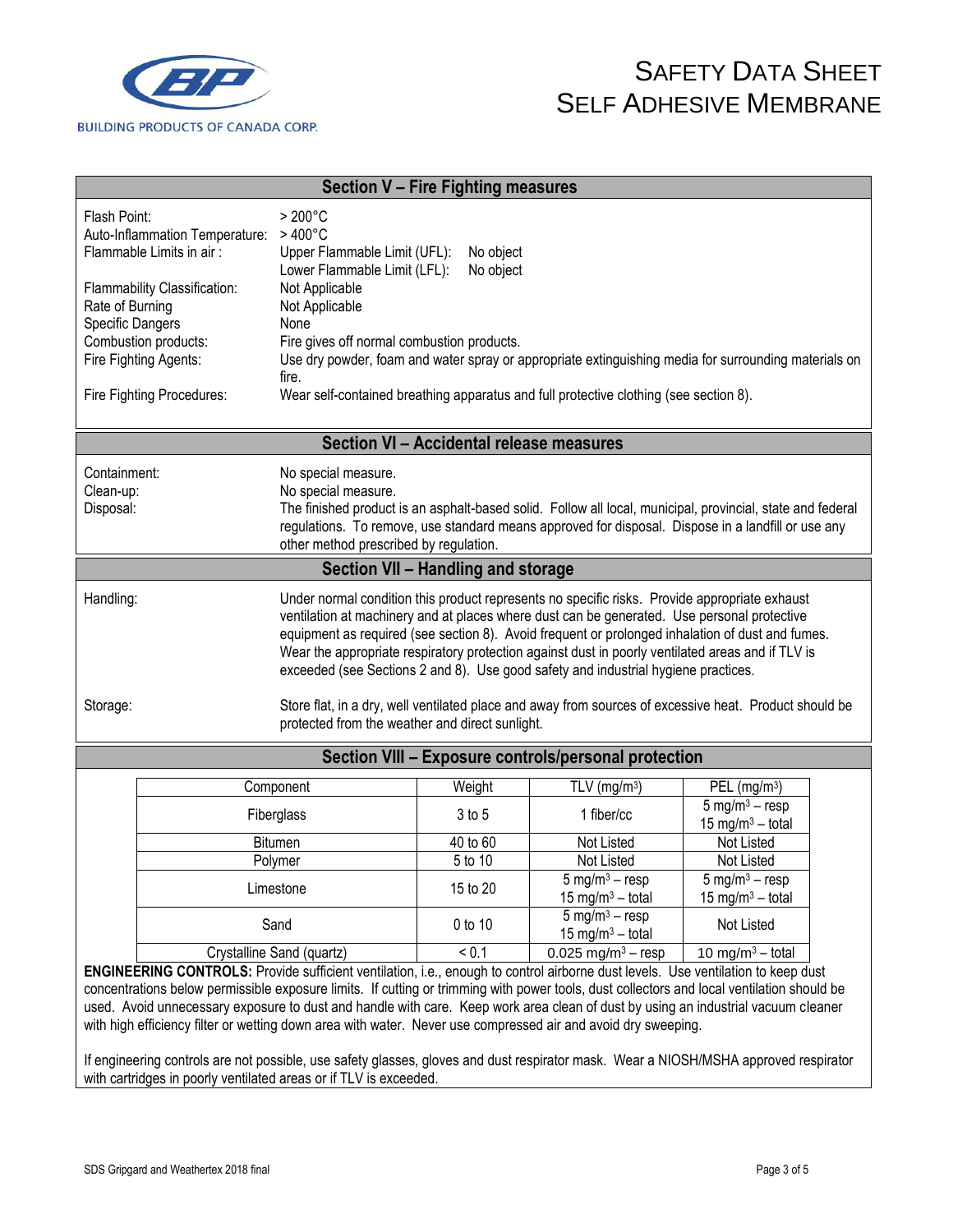

| Section IX - Physical and chemical properties                                                                                                                                                                                                                      |                                                                                                                                                                                                                                                                                                                                                                                             |  |  |  |
|--------------------------------------------------------------------------------------------------------------------------------------------------------------------------------------------------------------------------------------------------------------------|---------------------------------------------------------------------------------------------------------------------------------------------------------------------------------------------------------------------------------------------------------------------------------------------------------------------------------------------------------------------------------------------|--|--|--|
| Appearance at 25°C:<br>Odor:<br>pH:<br>Density:<br>Melting Point:<br>Freezing Point:<br><b>Boiling Point:</b><br>Evaporation Rate:<br>Vapor Tension:<br>Vapor Density:<br>Relative Density (water = 1):<br>Solubility:<br>Decomposition Temperature:<br><b>VOC</b> | Solid<br>Neutral<br>No object<br>Not measured<br>No object<br>No object<br>No object<br>No object<br>No object<br>No object<br>>1<br>Insoluble in water<br>Not measured<br>None                                                                                                                                                                                                             |  |  |  |
|                                                                                                                                                                                                                                                                    | Section X - Stability and reactivity                                                                                                                                                                                                                                                                                                                                                        |  |  |  |
| Stability:<br>Condition to avoid:<br>Incompatibility:<br>Hazardous Polymerization<br>Hazardous Decomposition                                                                                                                                                       | Stable.<br>Contact with moisture and humidity may alter the product and even cause some mold development.<br>None known<br>Will not occur<br>The decomposition products are those expected from hydrocarbon based products. These<br>decomposition products may include carbon oxides ad carbon particles. Thermal-oxidative<br>degradation of asphalt produces irritating fumes and gases. |  |  |  |
| Section XI - Toxicological information                                                                                                                                                                                                                             |                                                                                                                                                                                                                                                                                                                                                                                             |  |  |  |
| Acute Effects:<br>Chronic Effects/Carcinogenicity                                                                                                                                                                                                                  | None are known for the product.<br>None are known for the product.                                                                                                                                                                                                                                                                                                                          |  |  |  |
| <b>Section XII - Ecological Information</b>                                                                                                                                                                                                                        |                                                                                                                                                                                                                                                                                                                                                                                             |  |  |  |
| <b>Environmental Toxicity:</b><br>Ecotoxicity Value:                                                                                                                                                                                                               | This product has no known adverse effect on ecology<br>Not determined                                                                                                                                                                                                                                                                                                                       |  |  |  |
| <b>Section XIII - Disposal considerations</b>                                                                                                                                                                                                                      |                                                                                                                                                                                                                                                                                                                                                                                             |  |  |  |
| Disposal:                                                                                                                                                                                                                                                          | The finished product is an asphalt-based solid. It may be recycled in local facilities. If unable to<br>recycle dispose of the material in accordance with all local, municipal, provincial, state and federal<br>regulations. Use standard means approved for disposal. Dispose in a landfill or use any other method<br>prescribed by regulation.                                         |  |  |  |